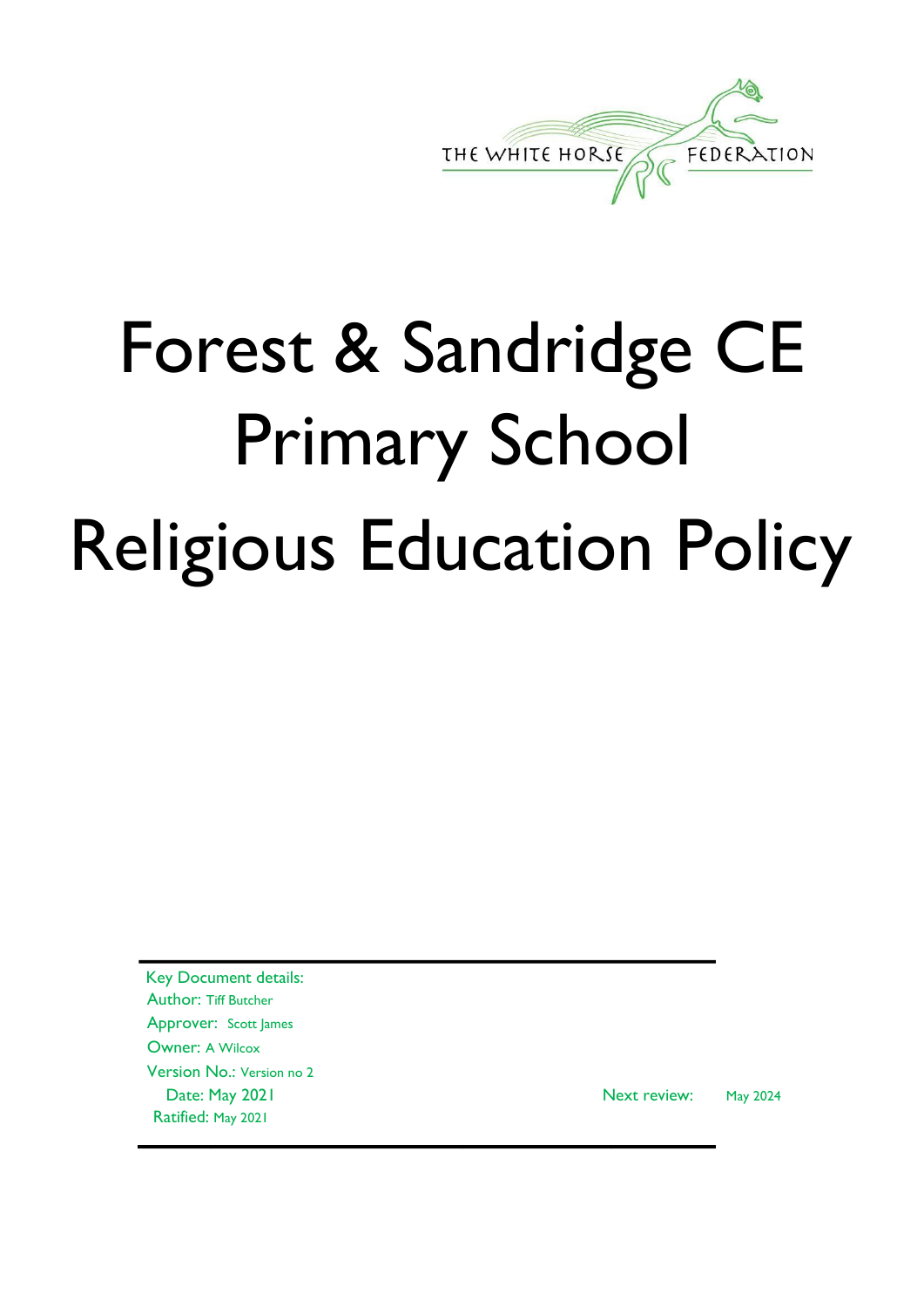# **Our vision**

### **Nurture, Grow, Flourish**

### *"For I know the plans I have for you," says the Lord… "plans to give you HOPE and a FUTURE."*

#### *Jeremiah 29:11*

We are committed to creating a positive, safe and nurturing Christian environment, where all members of the school and wider community will be respected and valued.

Within God's love, we will support and encourage one another to grow and flourish… to be the very best we can be.

All we do at our school will be underpinned by the above vision. This policy should be read and understood from this perspective.

## **Rationale**

We will promote an environment where all children feel known, accepted, and valued as individuals, within a caring community, where our Christian faith affects not only what we teach, but also how we teach.

## **Aims**

At Forest & Sandridge CE Primary School we aim that Religious Education will:

- Provoke challenging questions about the meaning and purpose of life, beliefs, the self, issues of right and wrong, and what it means to be human. It develops pupils' knowledge and understanding of Christianity, other principal religions, and religious traditions that examine these questions, fostering personal reflection and spiritual development
- Enable pupils to know about and understand Christianity as a living world faith, by exploring core theological concepts
- Enable pupils to develop knowledge and skills in making sense of biblical texts and understanding their impact in the lives of Christians.
- Encourage pupils to explore their own beliefs (whether they are religious or non-religious), in the light of what they learn, as they examine issues of religious belief and faith and how these impact on personal, institutional and social ethics; and to express their responses. This also builds resilience to anti-democratic or extremist narratives.
- Enable pupils to build their sense of identity and belonging, which helps them flourish within their communities and as citizens in a diverse society. To develop pupils' abilities to connect, critically reflect upon, evaluate and apply their learning to their own growing understanding of religion and belief (particularly Christianity), of themselves, the world and human experience.
- Teach pupils to develop respect for others, including people with different faiths and beliefs, and helps to challenge prejudice.
- Prompt pupils to consider their responsibilities to themselves and to others, and to explore how they might contribute to their communities and to wider society. It encourages empathy, generosity and compassion.
- Develop a sense of awe and wonder and mystery.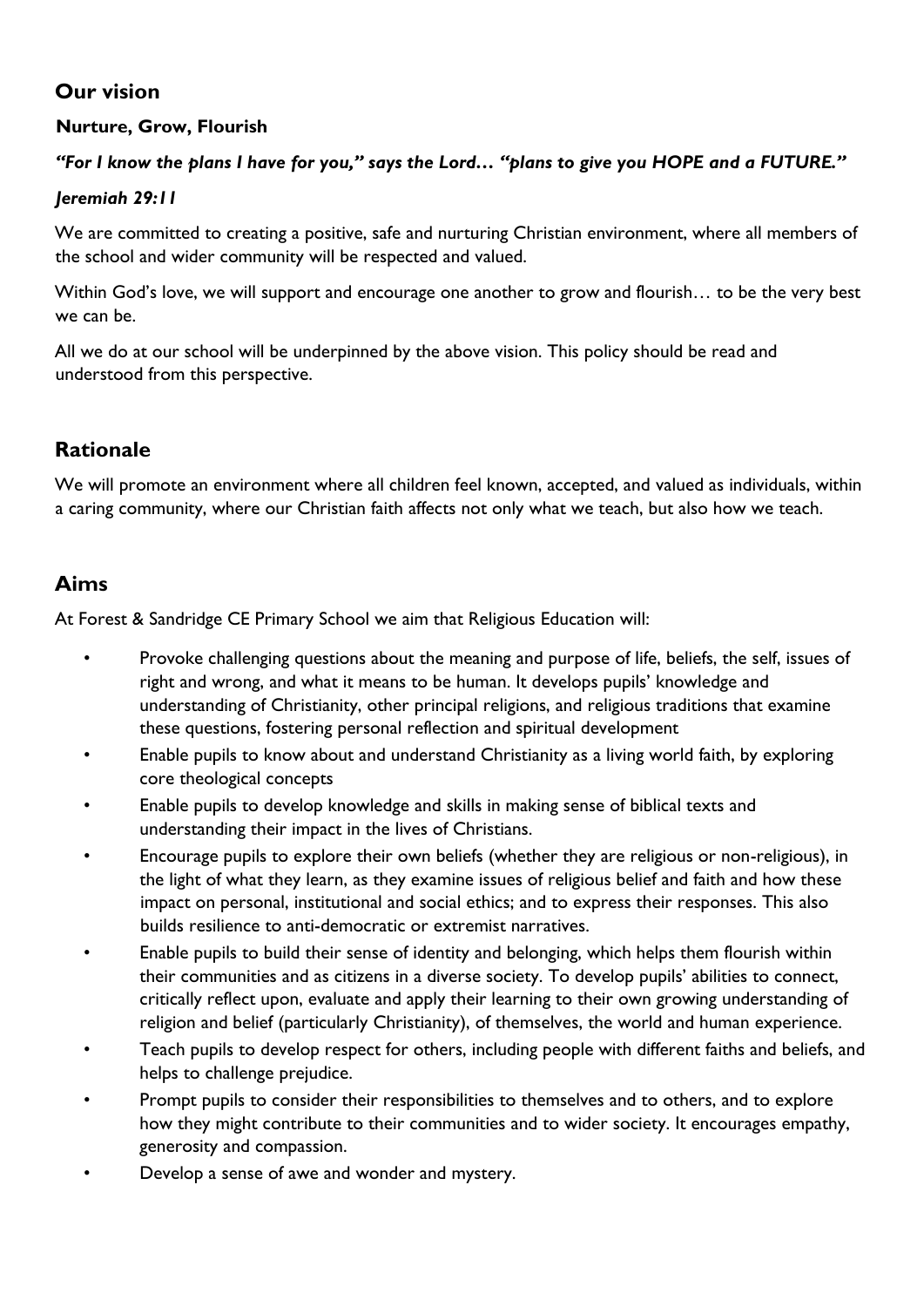# **The contribution RE makes to the curriculum Spiritual, moral, social and cultural development**

Section 78 (1) of the 2002 Education Act states that all pupils should follow a balanced and broadly based curriculum which 'promotes the spiritual, moral, social, cultural, mental and physical development of pupils and of society, and prepares pupils for the opportunities, responsibilities and experiences of later life'. Learning about and from religions and beliefs, through the distinct knowledge, understanding and skills contained in RE within a broad based curriculum, is essential to achieving these aims. Exploring the concepts of religion and belief and their roles in the spiritual, moral and cultural lives of people in a diverse society helps individuals develop moral awareness and social understanding.

## **Personal development and well-being**

RE plays an important role in preparing pupils for adult life, employment and lifelong learning. It helps children and young people become successful learners, confident individuals and responsible citizens. It gives them the knowledge, skills and understanding to discern and value truth and goodness, strengthening their capacity for making moral judgements and for evaluating different types of commitment to make positive and healthy choices.

# **Community**

RE makes an important contribution to a school's duty to promote community cohesion. It provides a key context to develop young people's understanding and appreciation of diversity, to promote shared values and to challenge racism and discrimination. Effective R.E. will promote community cohesion at each of the four levels outlined in DCSF guidance.

- The school community RE provides a positive context within which the diversity of cultures, beliefs and values can be celebrated and explored.
- The community within which the school is located RE provides opportunities to investigate patterns of diversity of religion and belief and forge links with different groups in the local area. The UK community – a major focus of RE is the study of diversity of religion and belief in the UK and how this influences national life.
- The global community RE involves the study of matters of global significance recognising the diversity of religion and belief and its impact on world issues. R.E. subject matter gives particular opportunities to promote our Christian values of respect for others, challenge stereotypes and build understanding of other cultures and beliefs. This contributes to promoting a positive and inclusive school ethos that promotes democratic values and human rights.

# **Procedures**

RE has an important part to play as part of a broad, balanced and coherent curriculum to which all pupils are entitled. High quality learning experiences in RE are designed and provided by careful planning based on Discovery RE and Understanding Christianity. Teachers adapt and supplement the schemes of work as appropriate for their class. In order to make religious education a lively, active subject we employ a variety of teaching methods including art, music, discussion, the development of thinking skills, drama, the use of artefacts, pictures, stories, and the use of periods of stillness and reflection.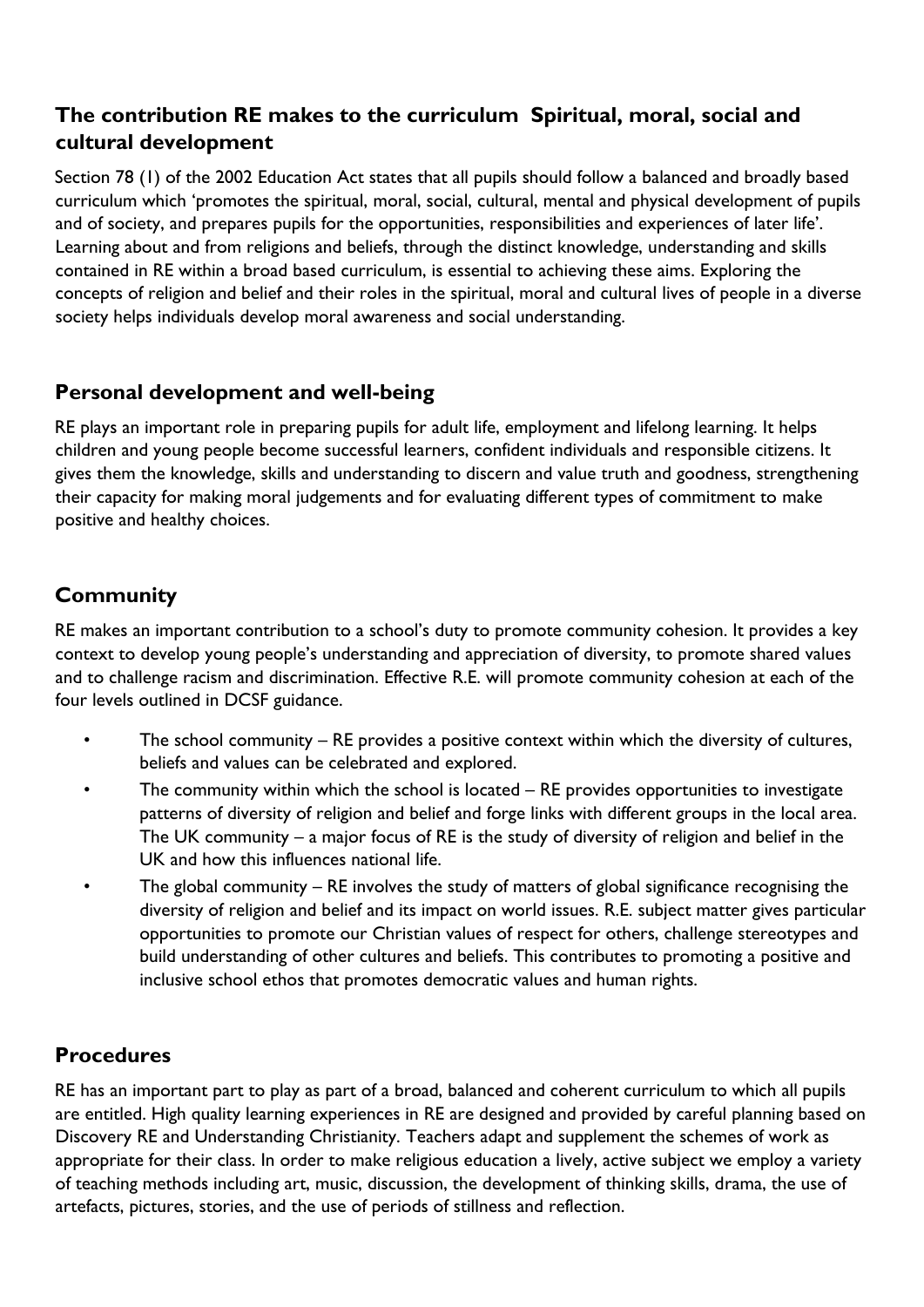Where possible we want our pupils to have opportunities to encounter local faith communities through visits to local places of worship or visits from members of local faith communities.

RE is taught according to the Trust Deed that also takes note of the Salisbury Diocesan Guidelines. R.E. is taught to pupils regularly. This can be weekly, or in a concentrated block.

RE is part of the basic curriculum, and as such, has an equal standing with other subjects within the school curriculum.

RE, according to the 1988 Education Act "must reflect the fact that the religious traditions are in the main Christian, whilst taking into account the practices of other principal religions in Great Britain".

In this school Christianity is our principal study. In addition, the following apply -

In Key Stage 1 --- Islam, Judaism and Hinduism

In Key Stage 2 --- Islam, Judaism and Hinduism

Other faiths are also taught as part of an integrated curriculum

RE does not seek to persuade or indoctrinate, but help children in their own personal search for meaning, purpose, and value in life. R.E. is taught using themes, which link in with the class topics, or religious calendar, wherever possible. In addition, R.E. can link with the Act of Collective Worship. A variety of methods and strategies are employed in order to address the differing needs of individual pupils. Visits and visitors are beneficial and encouraged, when appropriate.

# **Assessment, Recording and Reporting**

At the end of each unit of work, teachers will assess the children based on their work and contribution's during class activities. On occasions, where relevant, an assessment task may be given. Attainment of the children will be recorded on the year group RE tracking sheet where progress throughout each year can be monitored. Children will be judged to be working towards, working at or working beyond the expected standard. Teachers will use a floor book to record the children's learning and evidence their discussions and progress. Parents receive an annual report of their child's progress in RE.

# **Monitoring**

The RE subject leader and Senior Leadership Team will monitor RE within the school through analysis of this assessment data, through lesson observations, through work sampling and through pupil interviews. This information will feed into the Church school self-evaluation process.

# **The Right of Withdrawal from RE**

At Forest & Sandridge CE Primary School we wish to be an inclusive community but recognise that parents, of course, have the legal right to withdraw their children religious education on the grounds of conscience. However, the right of withdrawal does not extend to other areas of the curriculum when, as may happen on occasion, spontaneous questions on religious matters are raised by pupils or there are issues related to religion that arise in other subjects such as history or citizenship. We would ask any parent considering this to contact the head teacher to discuss any concerns or anxieties about the policy, provision and practice of religious education at.